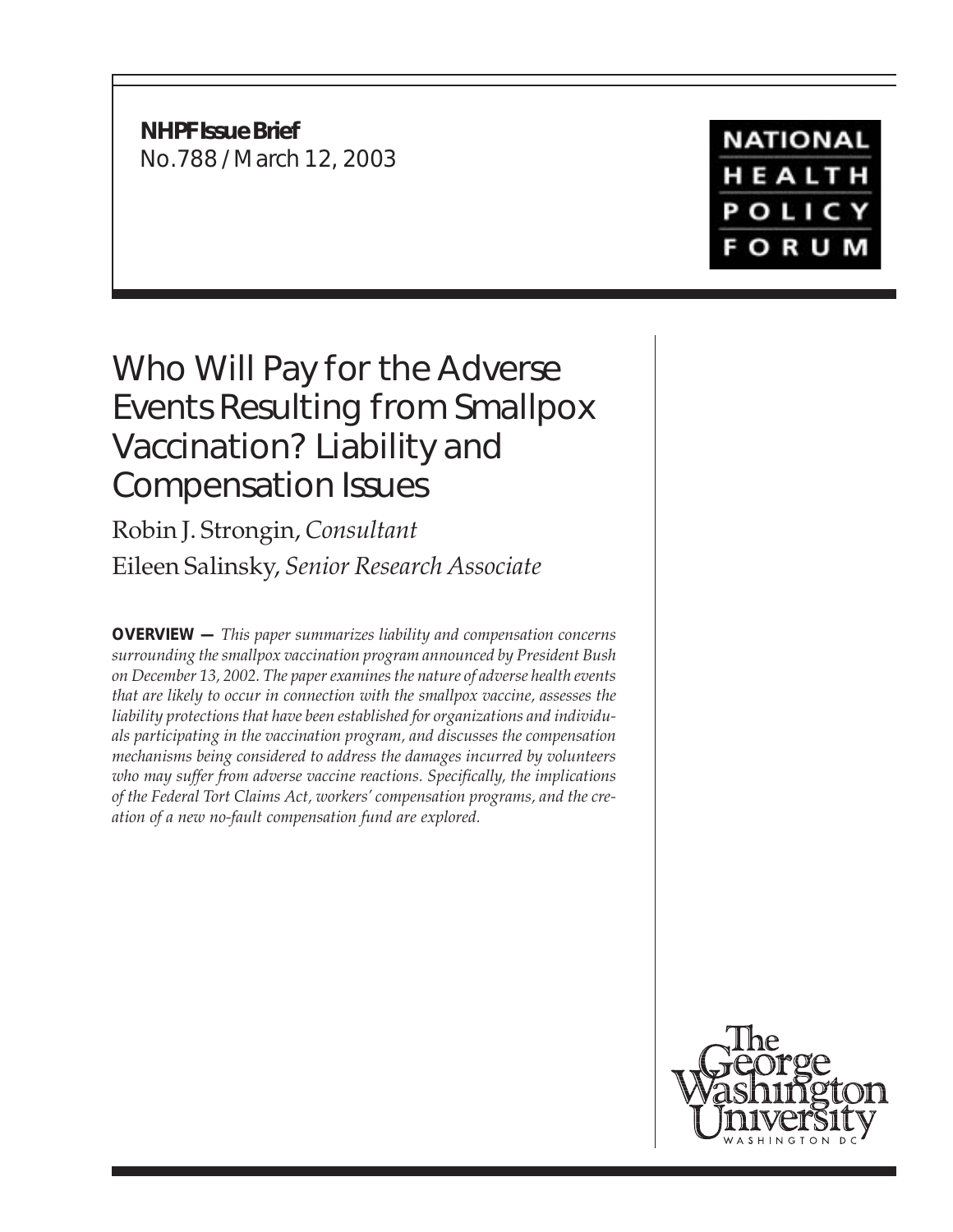# Who Will Pay for the Adverse Events Resulting from Smallpox Vaccination? Liability and Compensation Issues

Among the many significant changes that have evolved since the September 11 and anthrax attacks is the recognition that the United States is vulnerable to once-inconceivable threats, such as bioterrorism. These threats have created a new attitude about preparedness and have focused the attention of not only the public health community but also those involved with homeland security. Smallpox has become a focal point of this attention due to the enormous potential consequences of this disease and the nation's perceived vulnerability to this particular threat.

Concerns over a deliberate release of the smallpox virus were heightened immediately after the September 2001 attacks. One of the first acts of the federal government was to insure the availability of enough smallpox vaccine, should the worst case scenario unfold and the United States fall victim to a smallpox attack. Over time, the plans surrounding smallpox vaccine have been refined. Administration officials have delineated both a "pre-event" plan to vaccinate first responders who would be called on to address a smallpox outbreak and a "post-event" plan for mass vaccinations of the public in the actual event of a smallpox attack.

The president's pre-event plan calls for a three-phase approach. Phase one, already under way, calls for the voluntary inoculation of approximately 500,000 health care workers who would be called upon to vaccinate the public during a national emergency. Phase two calls for the inoculation of up to 10 million additional health care workers and first responders (police, firefighters, and paramedics). Phase three would establish a process that would allow members of the general public (adults without medical contraindications) to receive the vaccine if they insist, although the government does not recommend general vaccination at this time.

The policy and legislative challenges involved with this effort are particularly difficult. The majority of the public is uncomfortable thinking about the potential of smallpox release, and some in the health field are distressed with the political overtones that have entered in to the clinical debate. Still others in the public health field are concerned that the singular focus on smallpox has compromised their ability to provide essential daily services, such as childhood vaccines and screenings for sexually transmitted diseases, while at the same time detracting from broader preparedness-building efforts.

**National Health Policy Forum** 2131 K Street NW, Suite 500 Washington DC 20037

202/872-1390 202/862-9837 [fax] nhpf@gwu.edu [e-mail] www.nhpf.org [web]

**Judith Miller Jones** *Director*

**Judith D. Moore** *Co-Director*

**Michele Black** *Publications Director*

**NHPF** is a nonpartisan education and information exchange for federal health policymakers.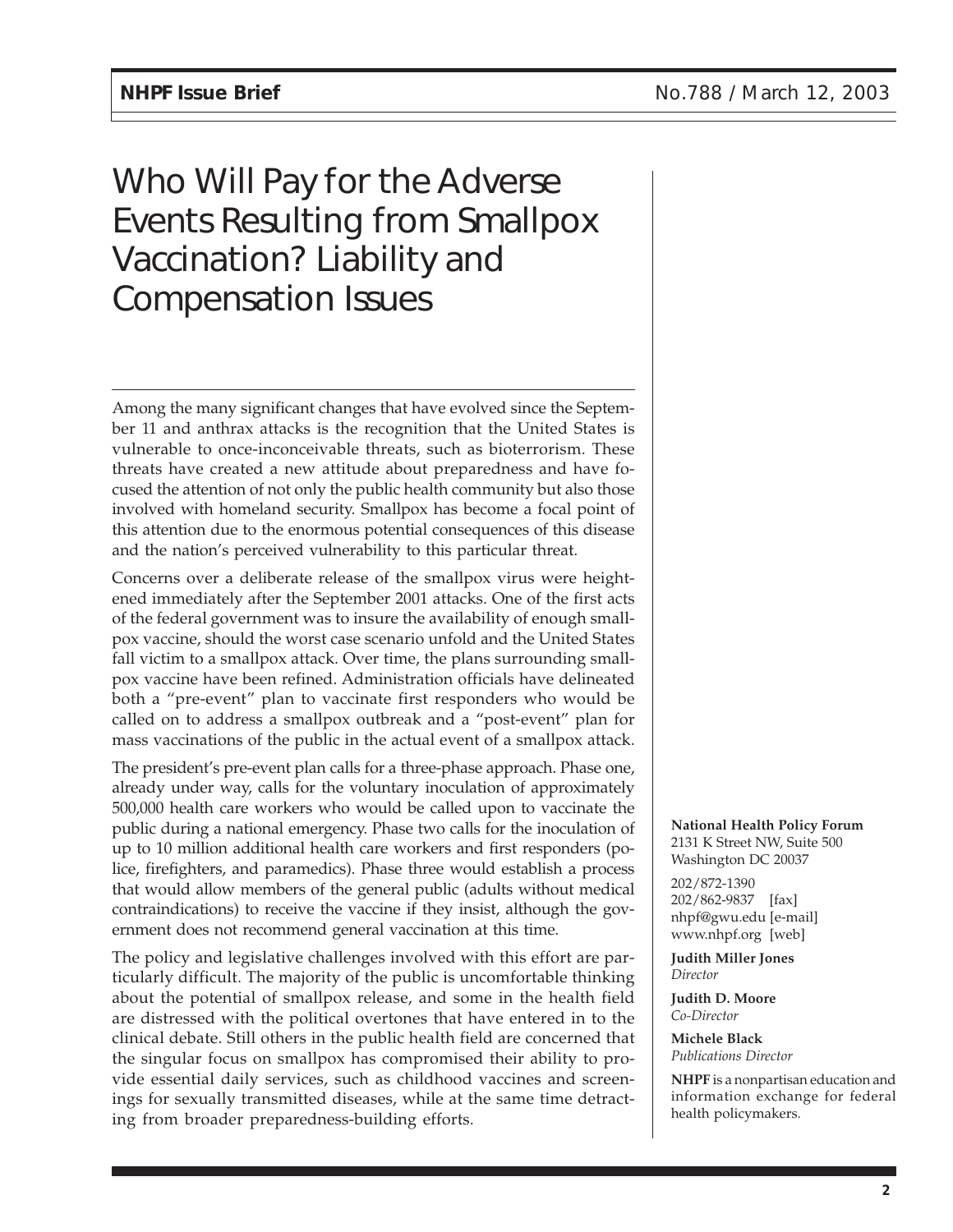Overlaying all of these concerns is the notion of perceived risk—how great is the smallpox risk to Americans? On balance, how much risk versus benefit does the vaccine provide? Are today's health providers sufficiently well informed to adequately assess and balance the risks of a smallpox attack against the risks inherent in the smallpox vaccination? What are the legal and ethical ramifications of pre-event vaccination?

While the risk-benefit calculation for all vaccines represents a departure from ordinary medical care in that healthy people are injected with something that may make them sick, the risk profile of the smallpox vaccine is particularly problematic. The smallpox vaccine has a higher percentage of known (and potentially dangerous, even life-threatening) side effects; it has not been given routinely in the United States for the past 30 years; it is administered differently than other vaccines; and, perhaps most confounding, the risks of contracting smallpox are almost impossible to quantify. Adding to the concerns of health providers is the fact that the president's smallpox vaccine plan is unfolding in today's litigious health care environment, one that is teetering on the brink of a liability and malpractice crisis.

In light of the various concerns and challenges, a number of the almost 3,600 hospitals deemed eligible by the Centers for Disease Control and Prevention (CDC) to form smallpox response teams have already declined to participate. By some accounts, $1$  close to 350 hospitals across the country are forgoing the vaccinations. Although this reluctance to participate in the smallpox vaccination program stems from a variety of rationales, financial concerns regarding liability exposure and compensation for those who suffer from adverse vaccine reactions have been identified as important impediments to broader participation in the vaccination program.

## **RISKS ASSOCIATED WITH THE SMALLPOX VACCINE**

The smallpox vaccine, called Dryvax, does not contain inactivated or attenuated smallpox virus. Rather it uses an organism called *vaccinia* (a live cowpox virus), which is grown from calf lymph, $\alpha$  resembles smallpox in many ways, and triggers an immune response that offers protection against smallpox. Because it is a live virus, *vaccinia* can cause severe reactions in those vaccinated, particularly for immune-compromised individuals, and can be transmitted from vaccinated persons to others until the injection site scabs over.

Smallpox vaccination poses a number of rare but significant health risks, both for persons who are vaccinated and for those who are exposed to *vaccinia* through secondary transmission. Non-life-threatening side effects of the smallpox vaccine can include local inflammation, rashes, fever, headaches, muscle pain, fatigue and weakness, and nausea. Life-threatening reactions can include encephalitis. Experts have estimated that, out of one million people vaccinated, approximately 1,000 will experience serious, though not life-threatening, reactions; between 14 and 52 out of **Smallpox vaccination poses a number of rare but significant health risks.**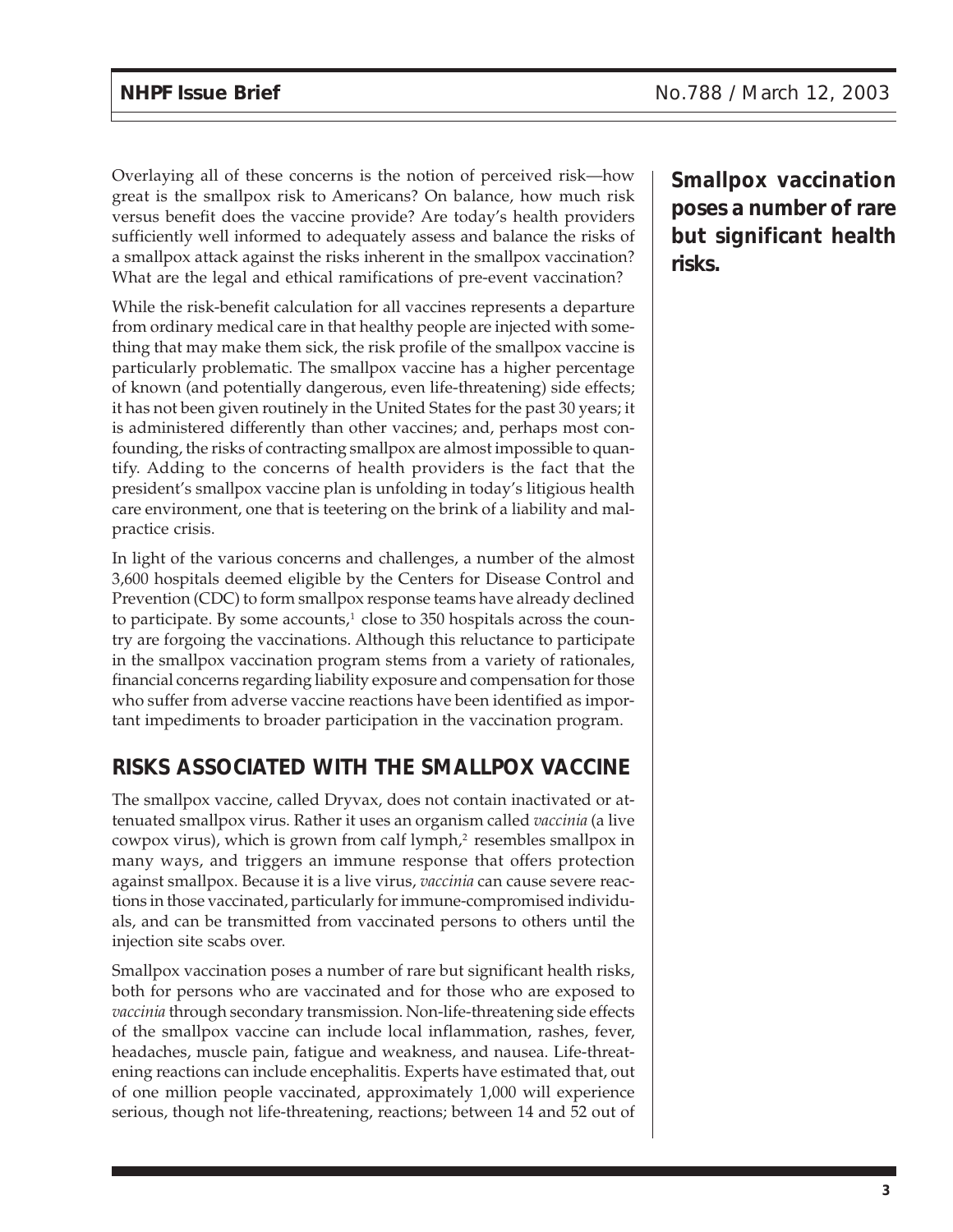one million vaccinated for the first time will experience potentially lifethreatening reactions; and one to two people will die.<sup>3</sup> Instances of secondary transmission, or inadvertent inoculation, may occur in 20 to 60 cases for every one million persons vaccinated. At high risk of adverse reactions are pregnant women, young children, immunocompromised patients (that is, those who are undergoing chemotherapy, are HIV-positive, or have received transplants), patients with autoimmune diseases such as lupus or rheumatoid arthritis, as well as those who have or have had eczema or other skin conditions.<sup>4</sup>

Information on the risks of smallpox vaccine is based on historical data gathered when smallpox was an immediate disease threat and vaccinations were routine. The United States stopped routine smallpox vaccination of Americans in 1972.<sup>5</sup> The last natural case of smallpox was recorded in Somalia in 1977, and in 1980 the disease was declared officially eradicated by the World Health Organization. It has been a long time since the smallpox vaccine has been administered to large numbers of people. In fact, the smallpox vaccine currently available was manufactured in 1975, freeze-dried, and stored in vials.

While the nature of the U.S. population and the proportion of vulnerable persons has changed dramatically since the 1970s, experts believe that by carefully (and confidentially) screening out high-risk volunteer vaccinees, including those who are unaware they may be ill, the number of vaccinees experiencing serious side effects could be dramatically reduced. Similarly, experts have stressed that educating both the vaccinator and the vaccinee in the proper care of the injection site (keeping the site covered until it scabs over to avoid accidental exposure) will result in a decreased incidence level of secondary transmission.

Although a number of steps could be taken to minimize the risks associated with the vaccine, including volunteer education, thorough screening, $6$  and careful implementation, adverse reactions to the vaccine will occur. The establishment of financial protections related to these anticipated adverse events has yet to be completely resolved, leaving many health care workers uneasy. These financial concerns can be divided into the need for broader liability protection and the assurance that compensation for lost workdays and uncovered health costs will be guaranteed, given the potential health risks associated with the smallpox vaccine.

## **LIABILITY PROTECTION**

Over the years, vaccine policy has become ensnared in a tangled legal web. While many herald vaccines as public health miracles that contribute to the public good, others question their safety and wonder about potential links to disease. Vaccine injury and the right to sue for vaccinerelated injuries have been hotly debated issues recently, particularly in regard to some childhood vaccines.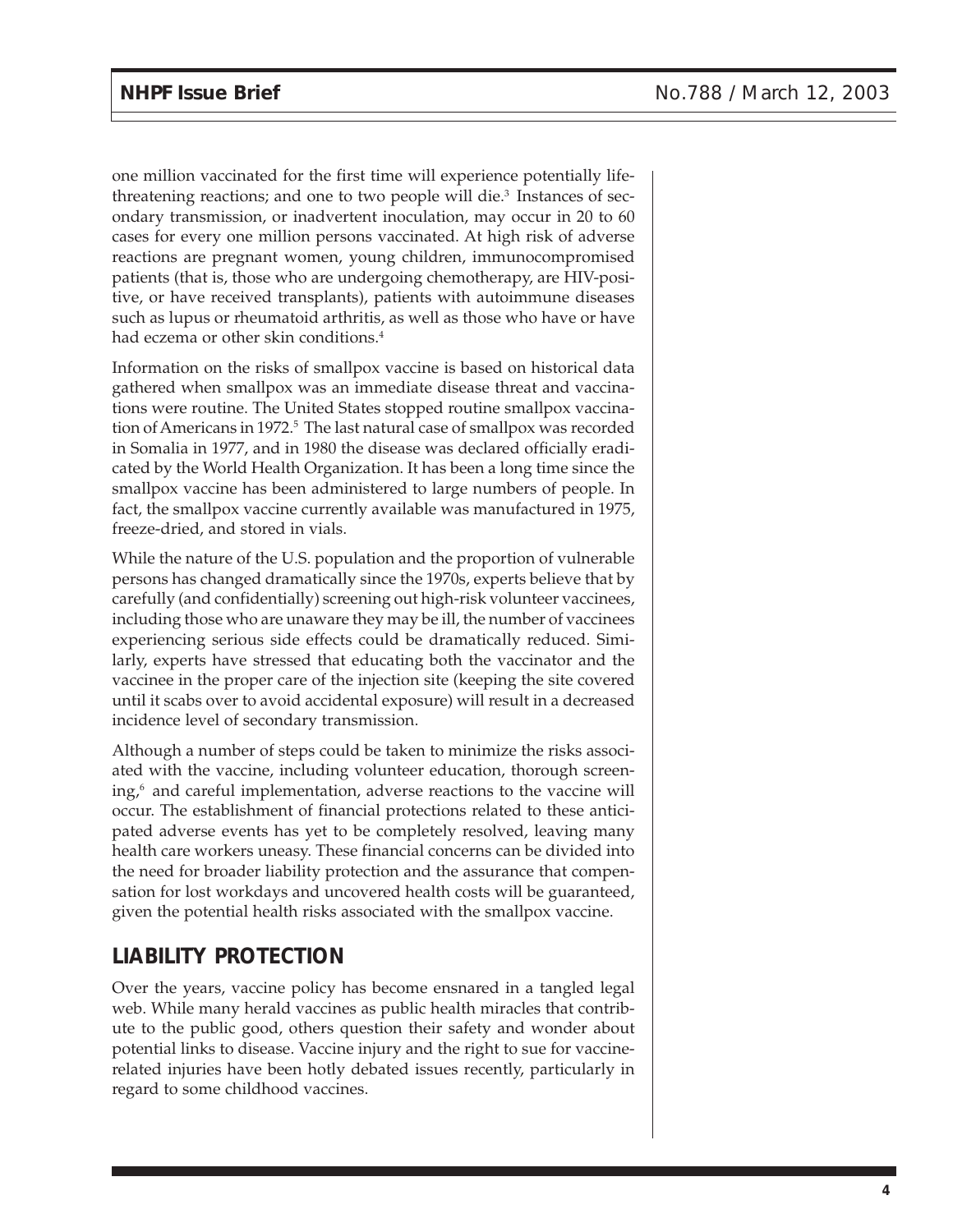With these liability concerns as a backdrop, the drafters of the Homeland Security Act of 2002 sought to address (through Section 304 of the act) the issue of liability protection as it pertains to the smallpox vaccine. While on the one hand, some consumer advocates are concerned that Section 304 has limited patients' rights to sue, on the other, health care providers, both individuals and organizations, are concerned whether the scope of protection for health care workers is sufficiently broad.

Section 304 of the Homeland Security Act deems those entities and individuals involved in the manufacture, distribution, and administration of the smallpox vaccine as employees of the Public Health Service for tort liability purposes. Specifically, Section 304 defines covered persons or covered entities as the following:

- Manufacturers and distributors of a smallpox vaccine (referred to as a countermeasure).
- Health care entities (for example, hospitals and clinics) under whose auspices a smallpox vaccine is administered.
- Licensed health professionals or other individuals who are authorized to administer the vaccine under state law.

By deeming these covered persons or entities as employees of the federal government, the Homeland Security Act effectively transfers liability from these private-sector parties to the federal government under the auspices of the Federal Tort Claims Act (FTCA). Individuals seeking redress for harm caused by the smallpox vaccine are limited to the remedies available under the FTCA.

To place the smallpox liability issue in greater context, it is helpful to be familiar with the conceptual underpinnings of the  $FTCA$ <sup>7</sup> Historically, the notion that the U.S. government should be immune from suit was rooted in American law and is believed to have derived from English law and the theory that the king could do not wrong. "Sovereign immunity," as the theory is known, has come to rest on the rationale that the "sovereign is exempt from suit [on the] practical ground that there can be no legal right against the authority that makes the law on which the right depends."8 As the role of the U.S. government evolved and more uncompensated losses were seen, Congress enacted the Federal Tort Claims Act in 1946.

Though limited in nature, the FTCA provides a waiver of the federal government's sovereign immunity. The law allows individuals to recover from the U.S. government for property damage, personal injury, and wrongful death caused by the negligence of a federal employee acting within the scope of employment. Under the FTCA, the United States is liable for the acts of its employees "in the same manner and to the same extent as a private individual under similar circumstances."9 In essence, this means that if a private individual would be liable, the government is liable. The United States cannot be sued for acts that are strictly governmental and incapable of being performed by an individual.

**The Homeland Security Act effectively transfers liability to the federal government.**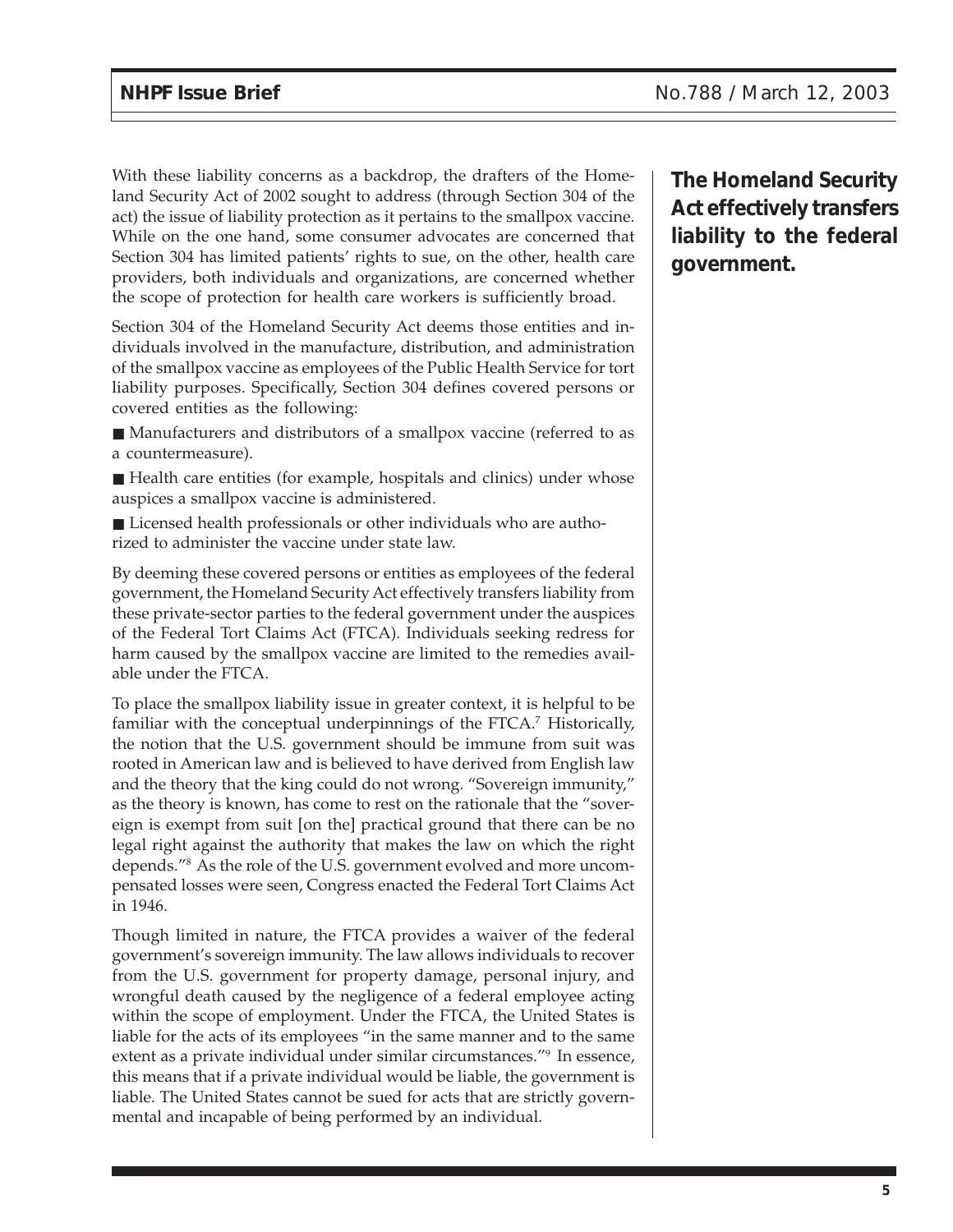Among many other limitations to the act, the government is not liable for most intentional acts of its employees, including assault and battery, and the FTCA bars courts from awarding punitive damages against the government. The law that governs FTCA cases is the law of the states in which the negligent acts occurred, including any limitations on damages. Defendants being sued under FTCA are represented in court by the Department of Justice, which bears the costs of these proceedings.

The concept of negligence is important as it relates to FTCA generally and the smallpox question specifically. For example, although individuals and organizations are generally shielded from liability related to the smallpox vaccine, Section 304 provides for the federal government to seek to recover any damages it pays to a third party injured by the smallpox vaccine if the covered entity engaged in any acts that constitute *gross negligence* ("recklessness or willful disregard for the safety of others"), recklessness, illegal conduct, or willful misconduct. Examples could include negligent manufacturing of the vaccine, negligent screening, negligent injection, and a failure to warn those being injected about the possible adverse effects of the vaccine. But, it is not yet clear what standard will be applied in determining whether someone has engaged in "grossly negligent, reckless, or illegal conduct or willful misconduct."

### **Potential Liability Gaps under Section 304**

While Section 304 provided important liability protections, gaps still remain. There appear to be classes of sponsoring organizations that may not qualify for liability protection under the Homeland Security Act. Critics generally point to two important omissions: (*a*) hospitals or other health care organizations that ask their employees to volunteer for the vaccine but are not directly responsible for administering the vaccine and (*b*) health care workers who are vaccinated and may inadvertently pass the *vaccinia* virus to an unvaccinated person.

The American College of Emergency Physicians, for example, is concerned that, even though its members will be on the front line of this effort, they may not be covered under the current Section 304 provision. Because many emergency physicians will be inoculated but may not have vaccinated others (that is, they have not administered the countermeasure), they do not fall within the liability protections stipulated under Section 304. They are not currently considered "covered entities" or agents of a covered entity. These providers, who could transmit the *vaccinia* virus to others who could experience serious complications, might be held liable for these injuries.

Although the Department of Health and Human Services (DHHS) and the Department of Justice (DOJ) have issued guidance documents which suggest that Section 304 would be interpreted to include vaccinated health workers, given that they would be acting within the scope of employment defined by covered entities identified in the act, many provider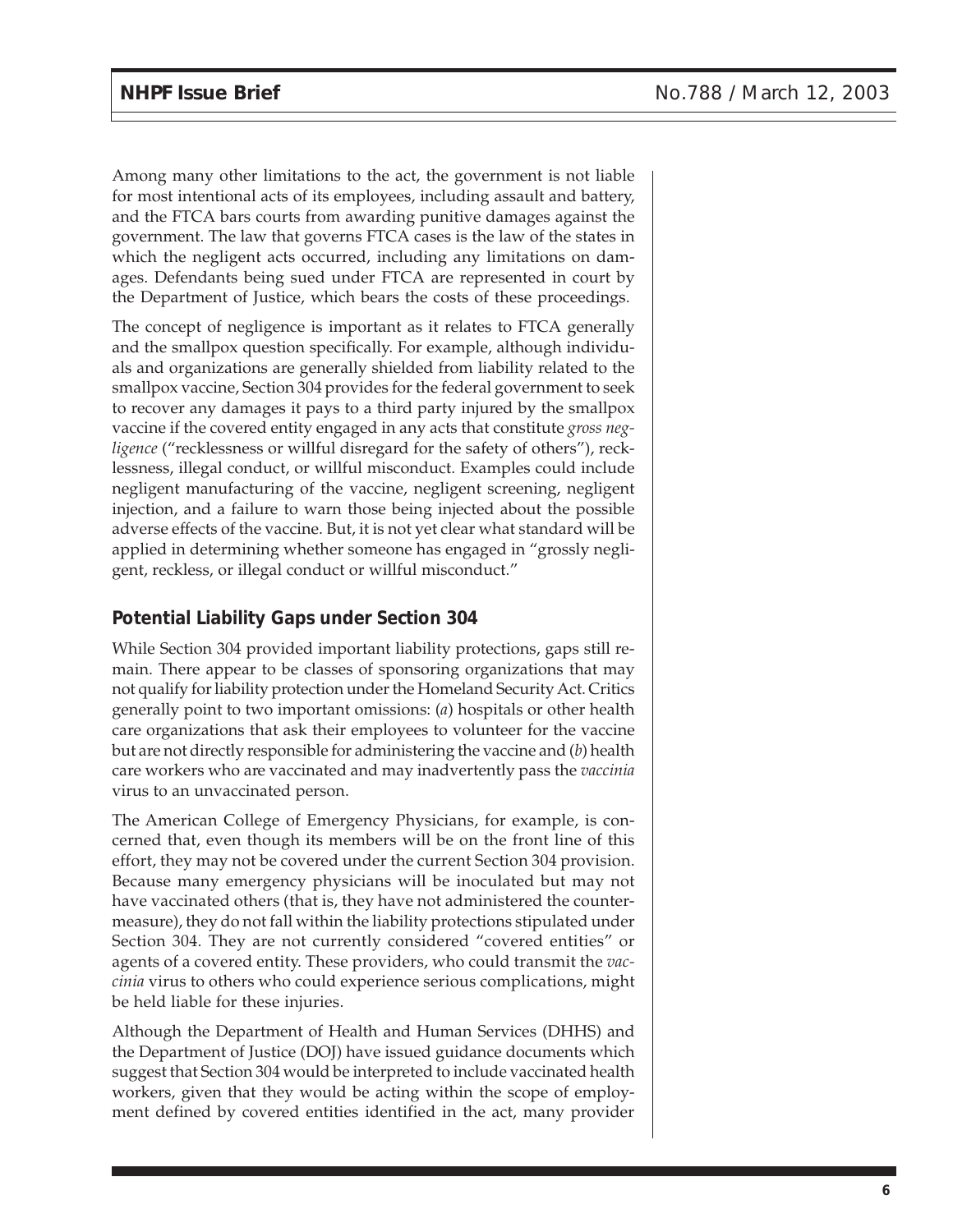groups remain uncertain. Among the questions that health providers are asking are the following:

■ How long after health care workers are inoculated are they protected under Section 304?

■ How is the "scope of employment" defined? In other words, if a newly inoculated health care worker finishes a shift at the health care facility and takes the subway home, during which time he or she inadvertently spreads infection to another rider, is he or she protected under Section 304?

■ Because of staff shortages, many hospitals rely on "registries" to find temporary staff or have a variety of contractual relationships with groups of nurses and physicians. Will contracted or temporary employees be covered under Section 304?

These lingering unanswered questions, the moving target nature of the program, and the lack of the full force of legislation or regulatory change have left many on the front lines of health care jittery. These and other similar questions are breaking new ground and are open to interpretation in the courts. This ambiguity is unsettling for many health care workers who are calling for more definitive statutory language regarding broader liability protections.

## **COMPENSATION QUESTIONS**

While Section 304 provides liability protection to institutions involved in the smallpox vaccine program, it does not establish a clear avenue of compensation for individuals who incur injuries caused by administration of a smallpox countermeasure (that is, the vaccine). The risks associated with the vaccine range from relatively minor events (for example, health care workers missing several days of work due to vaccine reactions) to severe disability or death. In addition to the small number of serious adverse reactions anticipated, the CDC predicts that about 30 percent of those receiving the smallpox vaccine will be unable to work for a period of time due to minor reactions. These risks, both minor and life-threatening, are present even when the vaccine is administered exactly according to proscribed protocols. Therefore in many (if not most) cases of adverse reaction to the vaccine, provider negligence will not be a factor and redress under the Federal Tort Claims Act will not be feasible.

Critics have argued that it is not fair to expect health care workers to assume the risks associated with the vaccine without providing some form of compensation to those who will suffer bad outcomes. Some observers have attributed providers' unwillingness to participate in the program to the lack of adequate compensation mechanisms. Providers' decisions about whether or not to participate in the vaccination program are clearly not limited to a simple financial calculation and involve a more complex assessment of perceived risks, benefits, and responsibilities. However, legitimate concerns regarding compensation are an important component

**Section 304 does not establish a clear avenue of compensation.**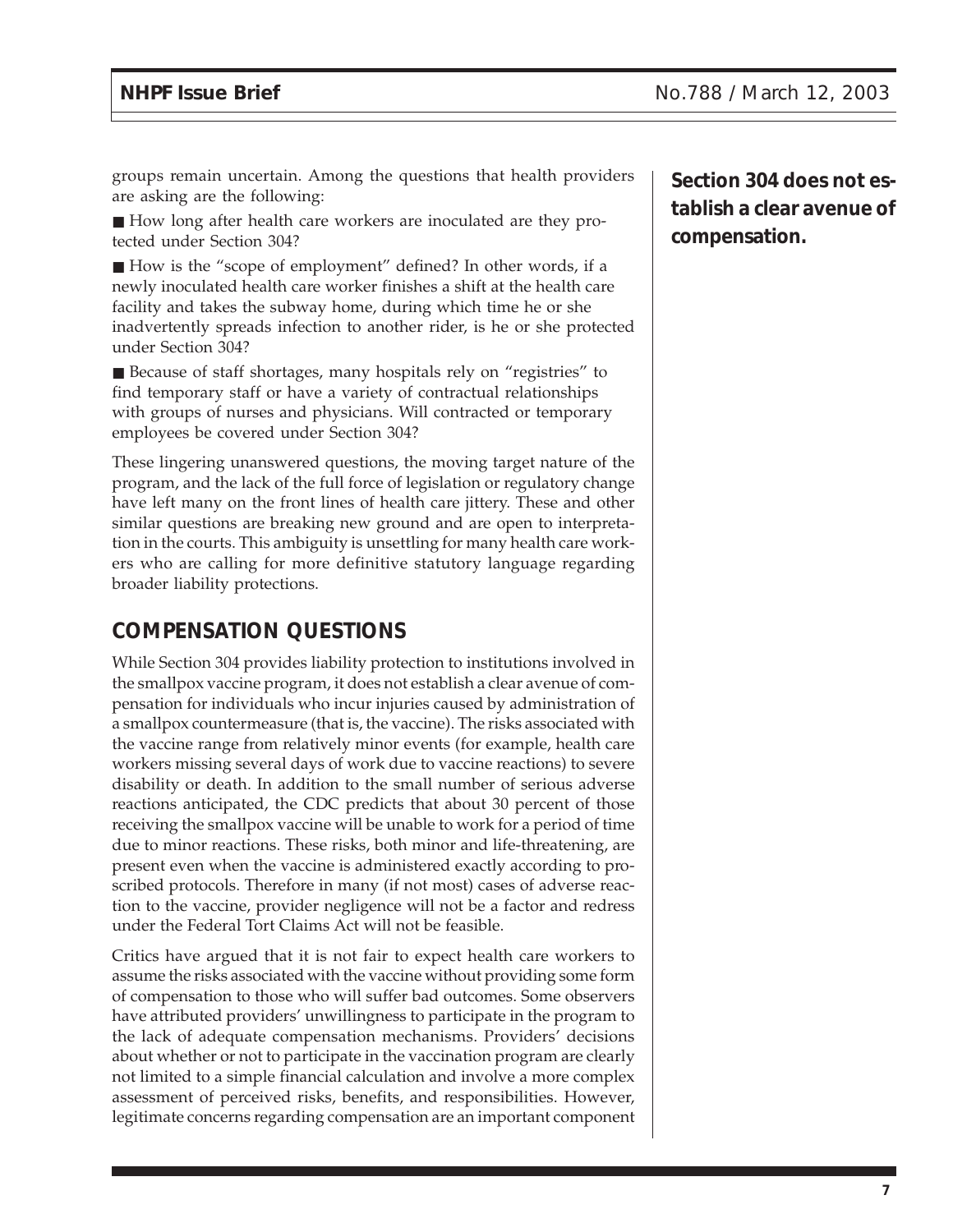of this decision making process, and the compensation mechanisms currently being considered are receiving close scrutiny.

### **Workers' Compensation**

Workers' compensation programs are often cited as an expected source of compensation for health care providers who suffer adverse effects caused by the smallpox vaccine. Workers' compensation programs, the first form of social insurance in the United States, provide benefits to workers who are injured on the job or who contract a work-related illness. These benefits include cash payments designed to partially replace lost wages for time spent away from work, reimbursement for medical care associated with the work-related illness or injury, and survivor benefits (in cases of fatality) to partially restore the lost wages of a deceased wage earner.

Workers' compensation programs are designed and administered by the states and vary significantly across states in terms of eligibility, benefits, and other program design features. Although structured by state statute, workers' compensation programs are financed almost exclusively by employers. Every state, except Texas, mandates participation in workers' compensation insurance for most employers.

While the vast majority of U.S. workers have worker's compensation benefits through the state programs, not all workers are covered in this manner.10 Employees of some units of state and local governments, such as police and firefighters, are typically exempt from workers' compensation and receive benefits through separate programs. Civilian employees of the federal government receive workers' compensation benefits through the Federal Employees Compensation Act, and U.S. military personnel are covered by federal veterans compensation programs. A small proportion of workers, such as the self-employed, certain types of agricultural workers, and U.S. Merchant Marines, do not have workers' compensation benefits.

Private insurance carriers remain the primary provider of workers' compensation benefits. Exclusive state funds or self-insurance mechanisms are also used by some states. Employers' premiums are based on their industry classification and the occupational classifications of their workers. Most large employers are also experience-rated, which results in higher premiums for employers whose past experience demonstrates that their workers are at greater risk of occupational injuries or disease than other workers in the same industry.

Questions have been raised by health care workers' unions and others regarding the adequacy of workers' compensation programs for the purposes of compensating individuals injured as a result of participation in the smallpox vaccine program. A joint workgroup of the Association of State and Territorial Health Officials and National Association of **Health care workers' unions and others have raised questions about the adequacy of workers' compensation programs.**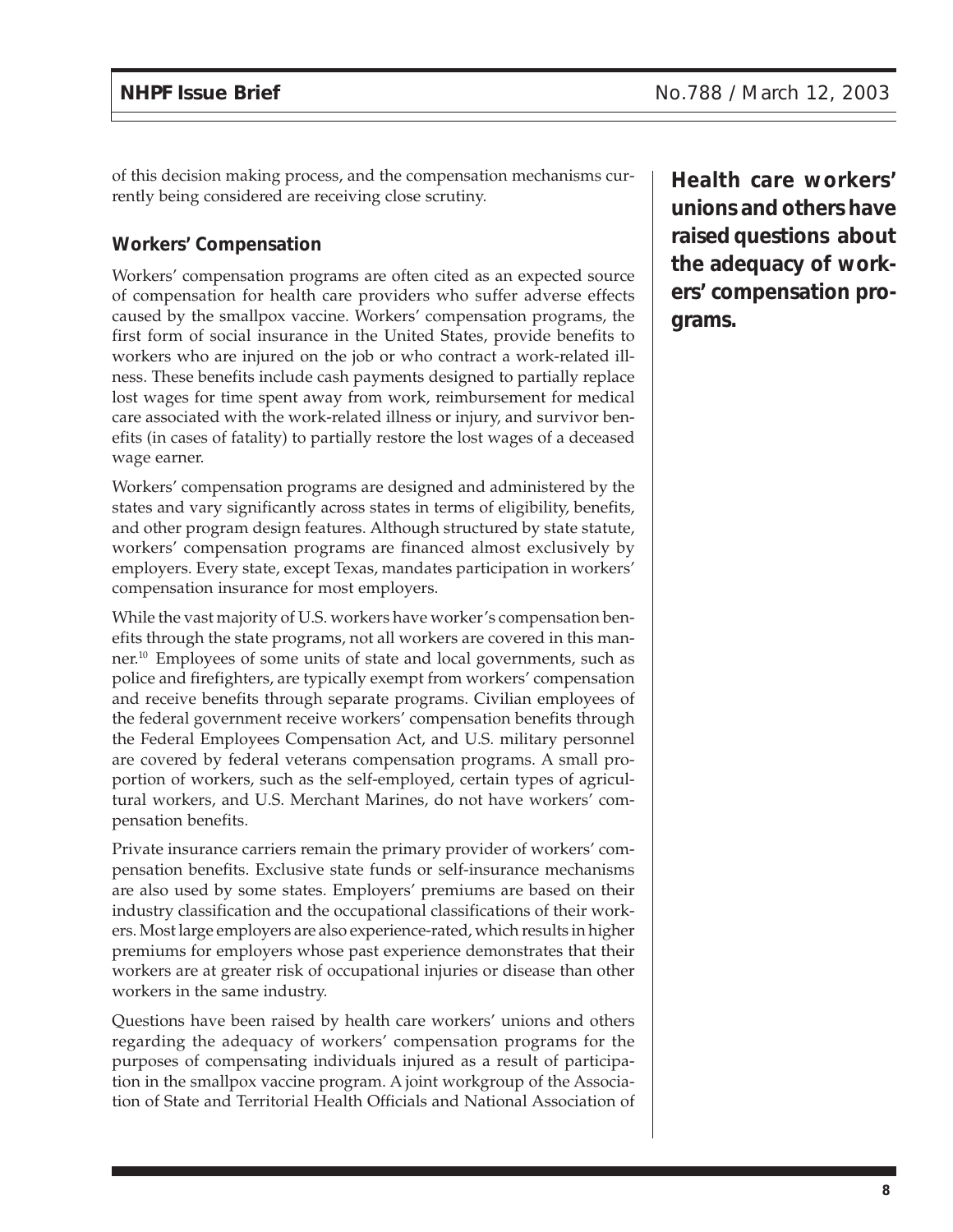City and County Health Officials examined this concern and identified the following issues: $11$ 

■ *Persons infected with vaccinia through secondary transmission from vaccinated persons are not likely to be protected under workers' compensation programs.* Experts believe that most cases of secondary transmission will occur in individuals who have very close personal contact with vaccinated persons, such as family members and, potentially, patients. If such individuals were to contract *vaccinia* from a vaccinated person, it is highly unlikely that the victims of secondary transmission would be exposed in a context related to their work. Therefore, workers' compensation would likely provide little, if any, financial protection to victims of secondary transmission.

■ *The "voluntary" nature of the smallpox vaccine may preclude compensation under workers' compensation programs.* Each state program has its own rules for determining if an illness can be considered work-related and thus compensable under its workers' compensation program. Given the voluntary nature of the smallpox vaccine, some observers have questioned if adverse events resulting from the vaccine would be covered. If not *required* for employment, would the vaccine be considered outside the scope of employment responsibilities and thus not work-related? Because there is no contemporary experience with the smallpox vaccination program, it is difficult to conclusively ascertain how each state would determine eligibility under these circumstances.

■ *Not all providers participating in the vaccine program will be eligible for workers' compensation protection.* States generally exempt from workers' compensation programs certain categories of workers, such as those employed in very small firms (for example, firms with fewer than four employees). Neither are self-employed persons covered by workers' compensation programs. A significant proportion of the workers who might be candidates for vaccination (for example, emergency room physicians and nurses) may not be employees of the hospitals in which they work but may be working as contracted labor. If these employees are independent contractors, they will not likely be eligible for workers' compensation benefits.

■ *Most states impose waiting periods for wage replacement payments that make workers' compensation programs unsuitable coverage for very short-term, temporary disability.* All states have imposed waiting periods during which disabled workers are ineligible for cash benefits to replace lost wages. These waiting periods range from three to seven days. Given that the vast majority of vaccine-related adverse events are likely to be minor, resulting in only a few days of missed work, workers' compensation programs will not compensate for the lost wages associated with these absences. Health care providers would typically need to use their annual or sick leave benefits, if available, to cover this time off the job.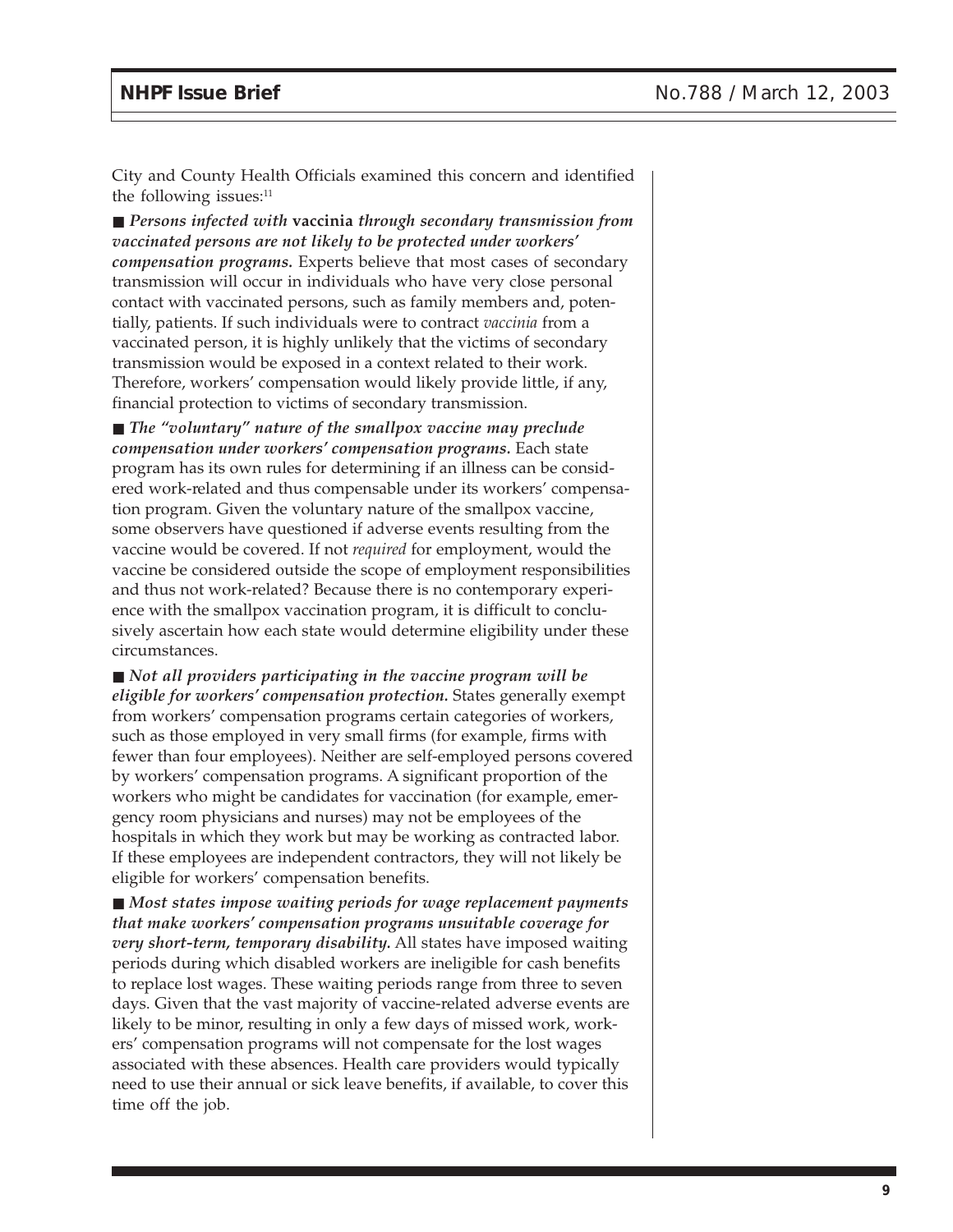■ *Wage replacement levels are limited, particularly for high-wage earners.* In instances of more severe disability or death resulting from the vaccine, compensation levels are limited, particularly for highwage earners. Workers' compensation benefits only cover a fraction of the worker's pre-injury wage (for example, two-thirds of weekly salary) and states have generally instituted weekly benefit limits or caps. While it is difficult to determine "average" benefits in light of the diversity of state programs and specific benefit rules, an illustrative example helps to clarify the coverage limits.12 In the District of Columbia, the family (a spouse and two children) of a deceased health care worker earning \$90,000 annually would be eligible for survivor benefits of \$49,296 each year under workers' compensation, only 55 percent of the deceased workers' annual salary. Many other states, including both Maryland and Virginia, would offer even less generous benefits, 39 percent and 35 percent of pre-injury salary, respectively. Furthermore, most states do not adjust benefit amounts annually to keep pace with inflation. While cases of severe disability or death are projected to be extremely rare, concerns over these risks, compounded by the financial insecurity that could ensue, may dampen volunteerism.

■ *Costs for adverse events are likely to be borne by employers.* Employers, such as hospitals and other health care entities, are concerned that the smallpox vaccine program will increase their workers' compensation expenses (that is, premiums). If their workers file claims due to injuries sustained from the smallpox vaccine, these costs will be reflected in the employers' experience-rated workers' compensation insurance premiums in the future. In addition to bearing the costs of workers' compensation payments, employers will also have to pay for replacement workers to cover the duties of those who may miss work due to adverse vaccine reactions. Although the magnitude of these costs are difficult to quantify until more people are vaccinated, some experts maintain that adverse events due to the vaccine are likely to be rare and should not have a significant impact on the cost of workers' compensation insurance or staffing expenses. While costs may not be high on average, the costs for any one employer relative to its current experience could be significant, particularly if that employer utilizes a high deductible policy. Others argue that *any* cost burden on employers will limit willingness to participate in this voluntary smallpox vaccination program.

■ *Uncertainty exists whether federal or state workers' compensation programs would be invoked.* Further complicating matters are questions related to *which* workers' compensation program would be responsible for payment. Section 304 of the Homeland Security Act deems covered entities as employees of the Public Health Service, and this "covered entities" language has been interpreted by DHHS to include those being vaccinated. Therefore, federal, rather than state, workers' compensation rules and benefits could apply.

**Concerns over these risks and financial insecurity may dampen volunteerism.**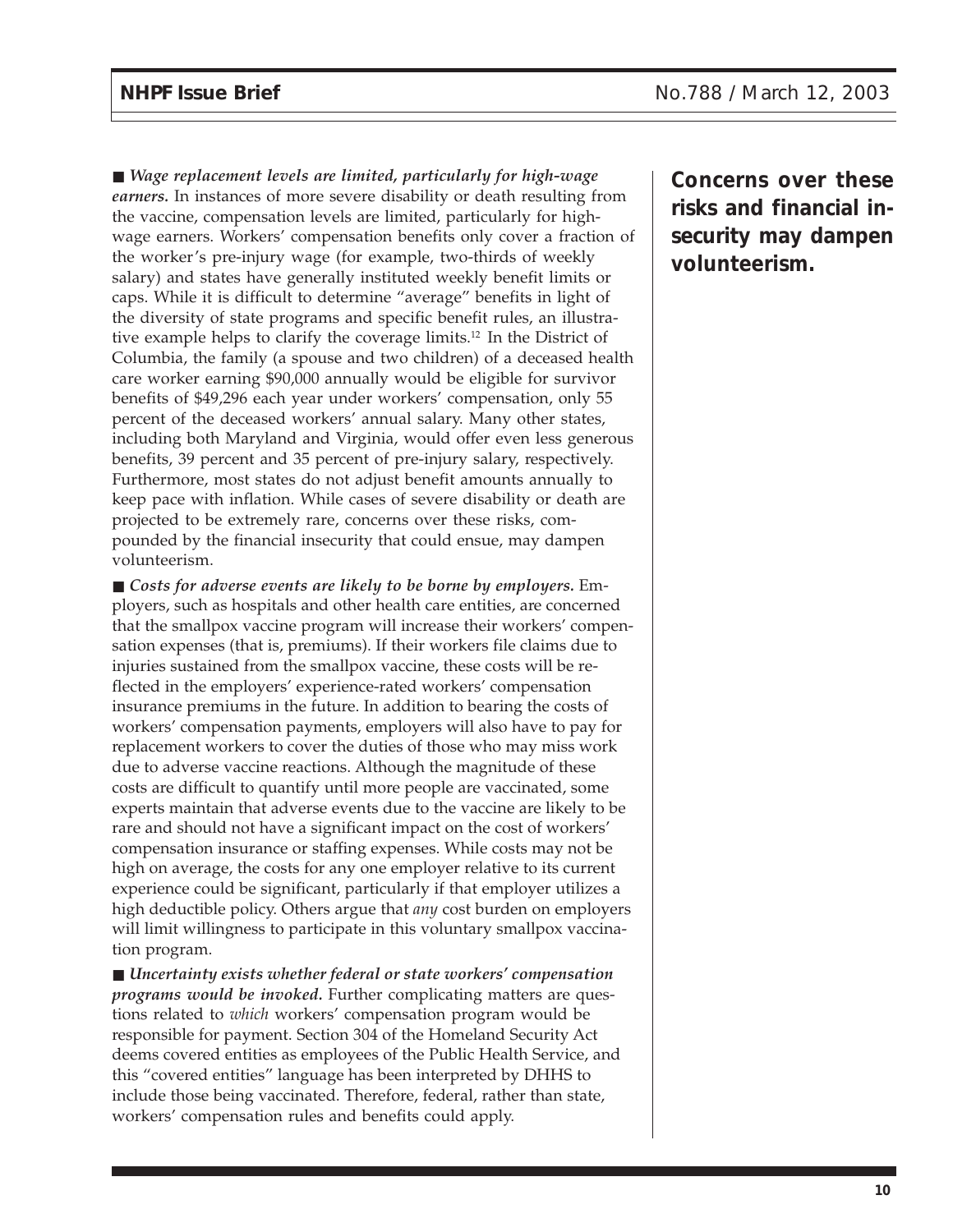These and other emerging issues raise questions regarding the sufficiency of workers' compensation programs for providing compensation to those injured from the smallpox vaccine, particularly if the goal is to encourage participation in the voluntary program.

#### **Other Potential Sources of Compensation**

In addition to workers' compensation, other potential immediate sources of financial assistance could come from private disability insurance policies, private health care policies (some have expressed concern over the 40 million uninsured Americans who do not have health insurance), and ultimately Social Security disability benefits, Medicare, and life insurance policies. All of these avenues of redress would be breaking new ground within the smallpox vaccine scenario and it is not clear how well these compensation mechanisms would work.

The American College of Emergency Physicians (ACEP) expressed concern over these various short-term financial assistance options in a January 8, 2003, letter to the secretary of DHHS:

ACEP believes that each of these potential sources of near-term financial support has serious shortcomings. For example, although financial support from private disability insurance policies ultimately will depend on how the particular policy is written, the fact that a health care professional underwent vaccination voluntarily and with notice of the potential for adverse consequences could undercut a claim for benefits under such a policy. Similar problems arise for their health care and life insurance policies. Finally, there are substantial delays in the Social Security disability determination process, and individuals who qualify for such benefits must wait two years before becoming eligible for Medicare.

These concerns echo some of the limitations cited with respect to workers' compensation and cast further doubt on the sufficiency of existing mechanisms to compensate those who suffer from adverse outcomes related to the smallpox vaccine.

#### **Smallpox Vaccine Compensation Fund**

Given the limitations of workers' compensation and other insurance options, many stakeholders, including some state officials, public health officers, physician groups (such as ACEP), and some of the largest health care worker unions, have called for the creation of a no-fault, federally financed smallpox vaccine injury compensation fund to insure adequate financial recompense. Rep. Henry Waxman (D-Calif.) has introduced a bill (H.R. 865) to establish such a fund, and the administration has issued its own compensation proposal modeled after the benefits provided to police and firefighters who die or are disabled in the line of duty. While congressional leaders from both parties have signaled their support to address the issue, the specific design of a smallpox compensation mechanism is currently being debated.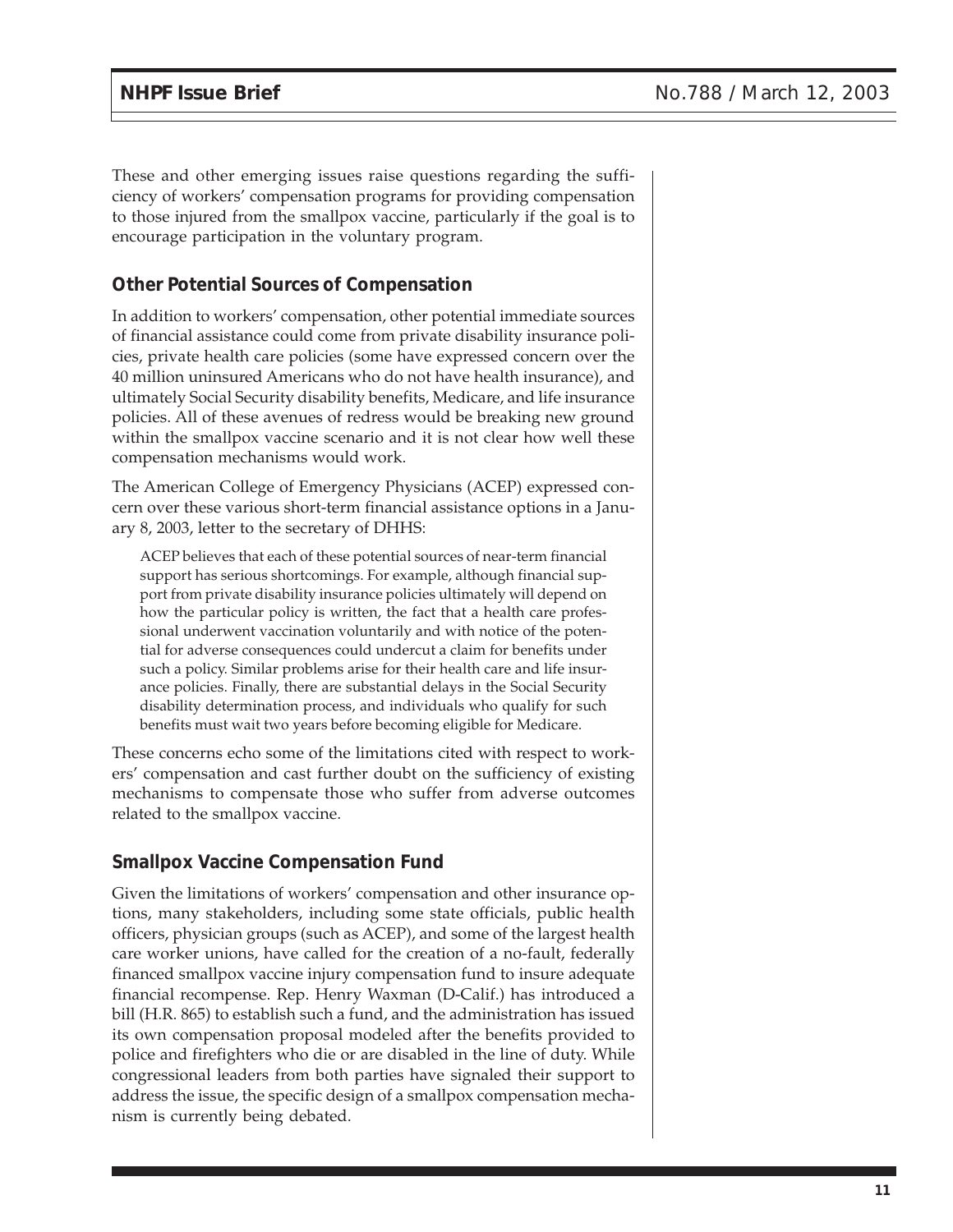Proponents of a new vaccine injury compensation fund point to the current National Vaccine Injury Compensation Program (VICP),<sup>13</sup> which Congress passed as part of the 1986 National Childhood Vaccine Injury Act, as a potential model for smallpox. The VICP represents a novel approach for compensating people who suffered a vaccine-related injury. Rather than suing the vaccine manufacturer and vaccine administrators, those who believe they were injured (or that their child or children were injured) file a claim under the program.

Individuals can qualify for compensation in one of three ways: (*a*) a petitioner must demonstrate that an injury listed on the VICP Vaccine Injury Table occurred, (*b*) a petitioner must prove that the vaccine significantly aggravated a pre-existing condition, or (*c*) the petitioner must prove the vaccine caused the condition. The table lists specific injuries or conditions and the time frames in which they must occur following the administration of vaccine. The table identifies those conditions that are *presumed* to be caused by the vaccine. Individuals with listed conditions must demonstrate only that they have the injury or condition identified to receive compensation. Individuals with conditions *not* listed in the table must prove a causative relationship between their condition and the vaccine, a much more difficult standard to meet.

The VICP, which is administered jointly by DHHS, DOJ, and the U.S. Court of Federal Claims, pays claims from a trust fund financed by an excise tax on vaccines.<sup>14</sup> A DHHS physician reviews each claim to determine whether it meets the medical criteria for compensation. The DHHS position is presented by an attorney from DOJ in hearings before a "special master," appointed by the federal claims court, who makes the decision for compensation under the VICP. Decisions may be appealed to the federal claims court and to higher courts.

If a case is found eligible for compensation, the amount of award is usually negotiated between DOJ and the petitioner's attorneys. If these parties can not agree the case is heard by the special master to assess the amount of compensation. A petitioner may file a claim in civil court against the vaccine manufacturer or administrator only after first filing a claim under VICP and rejecting the decision of the federal claims court.

Although there has been some discussion as to whether smallpox should be added to the existing VICP, several arguments have been made that do not support this approach. Some argue, for example, that it would be difficult to add smallpox to the existing VICP because it was designed for children who generally are not awarded damages for lost wages. Additionally, supporters of the VICP are concerned that adding smallpox to the current fund would divert money away from the children. Another significant difference that could make merging smallpox into the VICP difficult lies in the financing—whereas the VICP is financed by an excise tax on each dose of vaccine covered by the program, that mechanism would not work for the smallpox vaccine because it is federally purchased.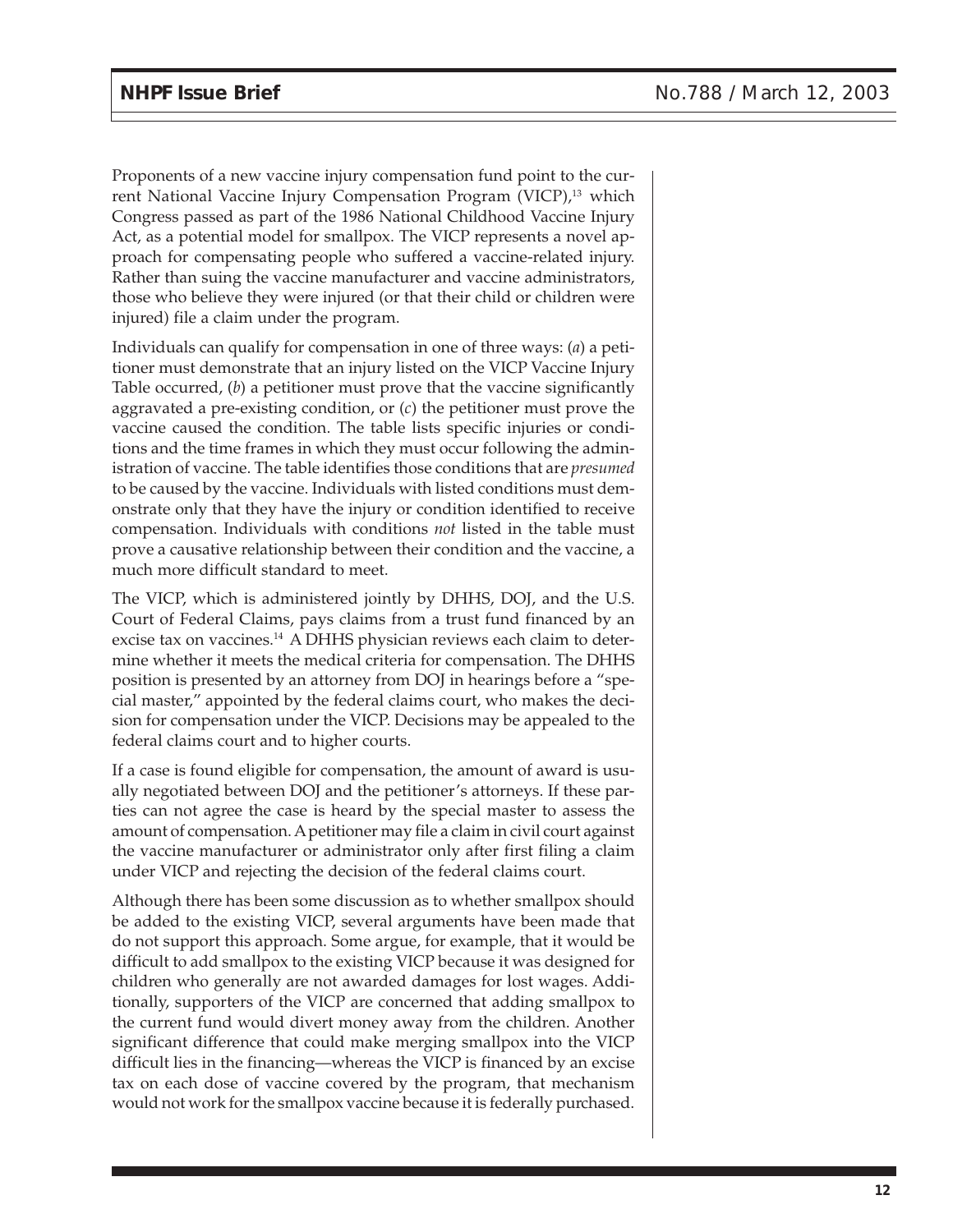An alternative suggested by various health-related groups is a federally financed smallpox vaccine injury compensation fund.

In designing a smallpox-specific vaccine injury compensation fund, policymakers may need to consider a variety of factors, including the following:

**Eligibility —** A key decision must be made regarding who will be eligible to receive compensation. Will compensation be limited to those who volunteer for vaccination, or will it be extended to include victims of secondary transmission? Will members of the general public who seek vaccination under "phase three" of the program, despite federal recommendations against mass vaccination, be excluded? In the rare cases of fatality, who will be eligible for survivor benefits? Will employers, insurers, or other third parties who incur costs due to vaccine injuries be permitted to seek compensation from the federal fund?

**Relationship to Existing Compensation Mechanisms —** Another important consideration will be determining how the federal compensation fund will function relative to other compensation mechanisms. To what extent will claimants be allowed, required, and/or precluded from seeking recompense from alternative payers, such as workers' compensation programs and health insurers? The federal compensation fund could be reviewed as a "last resort" for individuals unable to receive compensation through other avenues, or it could be constructed as a sole remedy. To what extent will claimants be allowed to pursue civil action under the Federal Tort Claims Act, as provided for under Section 304 of the Homeland Security Act?

**Generosity of Benefits —** The level of compensation that will be forthcoming from the fund will be an important factor for providers as they make decisions about whether or not to volunteer for the vaccine. The existing VICP relies on negotiated settlements that are based in part on past awards under similar circumstances. Such historical conventions do not exist for the smallpox vaccine, making potential payment awards ambiguous. The existing VICP establishes a \$250,000 limit on pain and suffering awards, again based on assumptions regarding the types of injuries commonly sustained. Injuries resulting from the smallpox vaccine would likely differ in type and severity. Would the new fund utilize the existing limit, set an alternative cap, leave pain and suffering award determinations entirely to the federal claims court, or limit payment to "pure" compensation for lost wages? The existing VICP also sets a \$250,000 limit on awards to victim's estates in the event of a vaccine-related death. Given that the existing program is designed primarily to compensate victims of injuries incurred from childhood vaccines, such limits may not be appropriate for the adults likely to be injured from the smallpox vaccine.

**Administrative Processes —** The design of the compensation program will have to address a broad range of administrative processes dictating how claimants can request compensation and how the fund will **How will smallpox compensation function relative to other mechanisms?**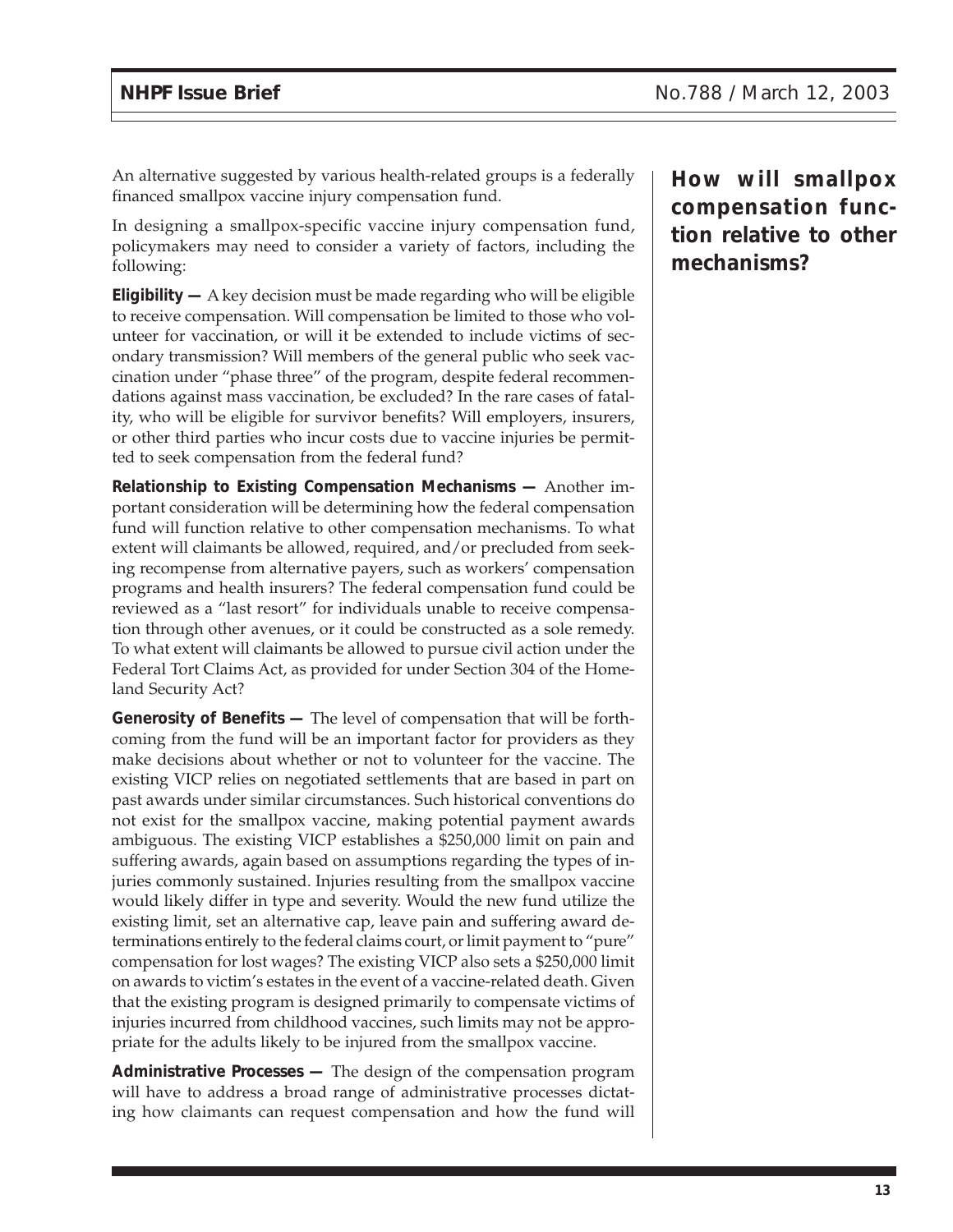operate. While many of these administrative details will be left to rulemaking, some parameters of the programs will likely be addressed in statute. These program features are likely to include the conditions and onset time frames to be presented in the Vaccine Injury Table that will identify those injuries that will be presumed to be caused by the vaccine, as well as time limits for filing a claim. In determining which administrative details to include in authorizing legislation, policymakers will likely consider issues which have been raised in criticism of the existing VICP. Although the original vaccine injury fund was established to provide compensation "quickly, easily, with certainty and generosity,"15 there has been concern over how well the VICP program has met these goals. The U.S. General Accounting Office was asked by Sen. James M. Jeffords (I-Vt.), then chairman of the Committee on Health, Education, Labor and Pensions, to look at this question. The resulting December 1999 report, *Vaccine Injury Compensation: Program Challenged to Settle Claims Quickly and Easily,* found that, while the program provided more expedient settlement than the traditional civil tort system, the claims process had not been as quick as expected, with only 14 percent of claims settled in one year or less.<sup>16</sup> Some administrative procedures may be delineated in statute to ensure expedient processing of claims.

Efforts to ensure timely and fair compensation for all parties who incur damages due to the smallpox vaccine must be balanced against the government's legitimate needs to protect against fraud and minimize federal expenditures. Policymakers will need to balance these sometimes competing objectives while considering all of the issues discussed above. Furthermore, some forward-thinking debate may ensue regarding the possibility of expanding the scope of the compensation fund beyond smallpox vaccine to include other countermeasures that may be required for other bioterrorism threats.

As the federal government moves forward with the smallpox vaccination program, a variety of challenges are likely to emerge that will require modifications to the initial plan. Because the vaccination program is breaking new ground, unanticipated hurdles almost certainly will be encountered. In addition to the perceived needs for additional liability protections and compensation mechanisms addressed above, policymakers may consider other program changes and enhancements to shorten implementation delays and ensure program effectiveness. The Institute of Medicine Committee on Smallpox Vaccination Program Implementation has identified a number of issues for consideration and has issued recommendations related to the informed consent process, contraindications screening, adverse event monitoring, guidance for the treatment of vaccine complications, professional training, and additional funding for the vaccination program.<sup>17</sup>

In light of the perceived urgency of vaccinating emergency responders against smallpox to ensure preparedness against potential terrorist attacks, policymakers are under pressure to quickly adapt the vaccination **Compensation efforts will be balanced against the government's legitimate needs to protect against fraud and minimize expenditures.**